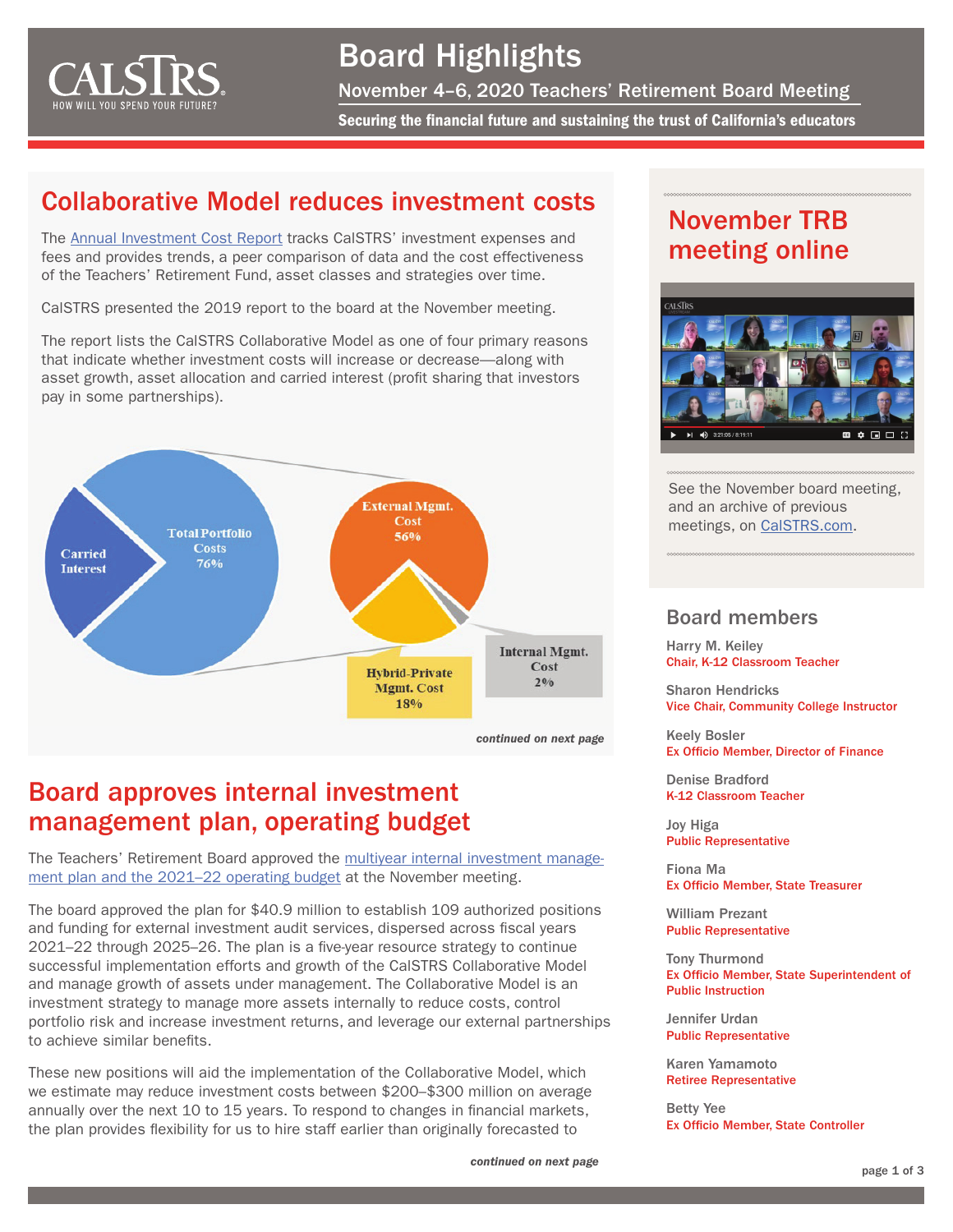### <span id="page-1-0"></span>Sustainable Investment and Stewardship Strategies priorities for 2021 presented to board

The CalSTRS Sustainable Investment and Stewardship Strategies (SISS) unit uses CalSTRS' influence as a significant global investor to promote long-term sustainable business practices and public policies.



At its November board meeting, the Teachers' Retirement Board heard an update on the SISS team's priorities for the next calendar year. The SISS team's portfolio consists of three components: sustainable investment, stewardship and strategic relations management.

Sustainable investment: To allocate capital to investments that deliver financial performance while creating positive environmental, social and governance outcomes.

In 2021, SISS will explore new opportunities to reduce portfolio carbon emissions and climate risk in public asset investments. The team will also present more details to the board on a new private asset portfolio in development. In addition, they will identify new data sources that will provide important insights on how physical and transition-related climate risks may impact our investments.

Stewardship: To use our influence as a significant global investor to promote sustainable business practices and public policy.

SISS has identified four overarching engagement priorities: (1) corporate and market accountability; (2) board effectiveness; (3) low-carbon transition; and (4) responsible firearms. In January

*[continued on next page](#page-2-0)*

*[continued from previous page](#page-0-0)*

## Collaborative Model reduces investment costs

The Collaborative Model's cost saving strategy aligns with the state's directive to mitigate costs. The continued growth of the model is estimated to save significant carried interest and performance and external management fees, and savings are anticipated to outweigh the upfront and ongoing cost for this plan. The reduced costs and higher returns anticipated from this model support a strong investment portfolio in line with our mission to secure the financial future of our membership.

Savings using the Collaborative Model approach are close to \$294 million over the past two years, not including carried interest. Future versions of the cost report will track those savings as a whole.

Reducing costs is an integral part of CalSTRS' decision-making process, and we embrace the continued importance of monitoring and measuring these costs.

### *[continued from previous page](#page-0-0)*

### Board approves internal investment management plan, operating budget

effectively manage long-term investment resources and operations.

The 2021–22 operating budget is currently approved for \$309.8 million, which reflects a total net decrease of \$31.8 million relative to the 2020–21 operating budget. This is due to a baseline reduction for the one-time 2020–21 Pension Solution Project funding of \$53 million, along with an increase of \$12.3 million to establish 30 new positions for year one of the plan and \$8.9 million for state-mandated expenses.

The 2021–22 operating budget will change due to additional mandatory adjustments to statewide administrative expenditures, pursuant to the *[Budget](http://leginfo.legislature.ca.gov/faces/billTextClient.xhtml?bill_id=201920200SB74)  [Act of 2020](http://leginfo.legislature.ca.gov/faces/billTextClient.xhtml?bill_id=201920200SB74)* or as required by the Administration. We are currently working with the Department of Finance to assess the impact and will provide an update to the board as additional information and guidance are received.